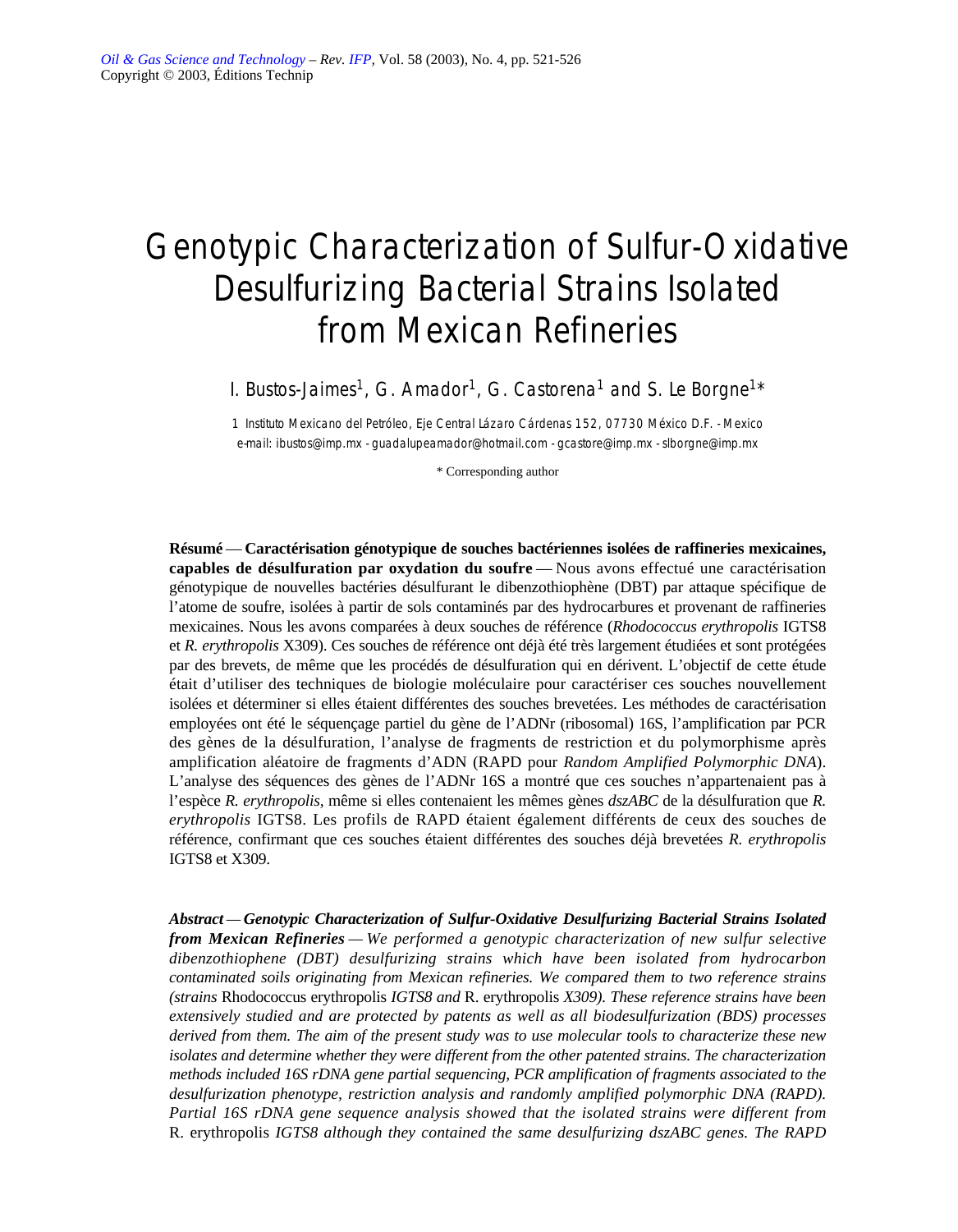*patterns were also different from those of the two reference strains used in this study confirming that the isolated bacteria were different from the already patented desulfurizing strains* R. erythropolis *IGTS8 and X309.*

# **INTRODUCTION**

The sulfur-containing compounds present in petroleum are transformed into atmospheric sulfur oxides by combustion of fuels, causing serious environmental problems such as acid rain. To reduce these emissions, the total sulfur content in fuels is reduced during refining of middle-distillate fractions such as diesel oil [1]. However, some sulfurcontaining compounds are recalcitrant to the thermochemical hydrodesulfurization (HDS) process presently used in refineries for the removal of sulfur [2]. These compounds mainly consist of DBT and its substituted derivatives and may represent 70% of the sulfur in some crude oils; they are particularly concentrated in the fractions used to produce diesel oil [3].

Since HDS may require hard conditions for the deep desulfurization (from 500 to 50 ppm sulfur) of fractions containing DBTs, microbiological refining may be an attractive complement to the conventional HDS process. The BDS process operates under mild conditions of temperature and pressure. For these reasons, BDS has attracted the attention of some petroleum-refining industries in the last decade.

Bacteria able to mineralize DBT into  $CO<sub>2</sub>$  and  $H<sub>2</sub>O$  or to accumulate 3-hydroxy-2-formylbenzothiophene have been described. Such bacteria are not good candidates for a commercial BDS process since they reduce the fuel energetic value [4]. On the other hand, some bacterial species have been isolated which can metabolize DBT via a sulfur-specific elimination pathway, the 4S pathway *(Fig. 1)* [5-13]. Among these strains, the patented *Rhodococcus erythropolis* IGTS8 strain has been the most extensively studied one and it was the basis of the commercial process proposed by the North American *Energy Biosystems Corporation* [5].

The genes *dszABC*, coding for the enzymes of the 4S metabolic pathway in *R. erythropolis* IGTS8, have been found in large plasmids [14]. Loss of the DBT-desulfurizing phenotype has been clearly related to the loss of these plasmids [15]. The *dszD* gene, coding for the DszD flavin reductase involved in the monooxygenase reactions, is not located on a plasmid [16]. The genes *dszABC* are grouped in a 3.7 kb operon called the *dsz* operon *(Fig. 2)*. This system is repressed in the presence of easily metabolizable sources of sulfur such as sulfate or sulfur containing aminoacids [17].

Many of the strains reported to have the 4S metabolic pathway are patent-protected. In the present work, we used molecular biology techniques to determine the genotypic differences between the strains we isolated and previously reported strains, *R. erythropolis* ITGS8 and X309, which belong to *Energy Biosystems Corporation* and *Exxon*, respectively.



Figure 1

4S metabolic pathway for DBT desulfurization. DszC, DBT monooxygenase; DszA, DBT sulfone monooxygenase; DszB, HPBS desulfinase; DszD, flavin reductase. I, DBT; II, DBT sulfoxide; III, DBT sulfone; IV, hydroxyphenylbenzenesulfinate; V, 2-hydroxybiphenyl.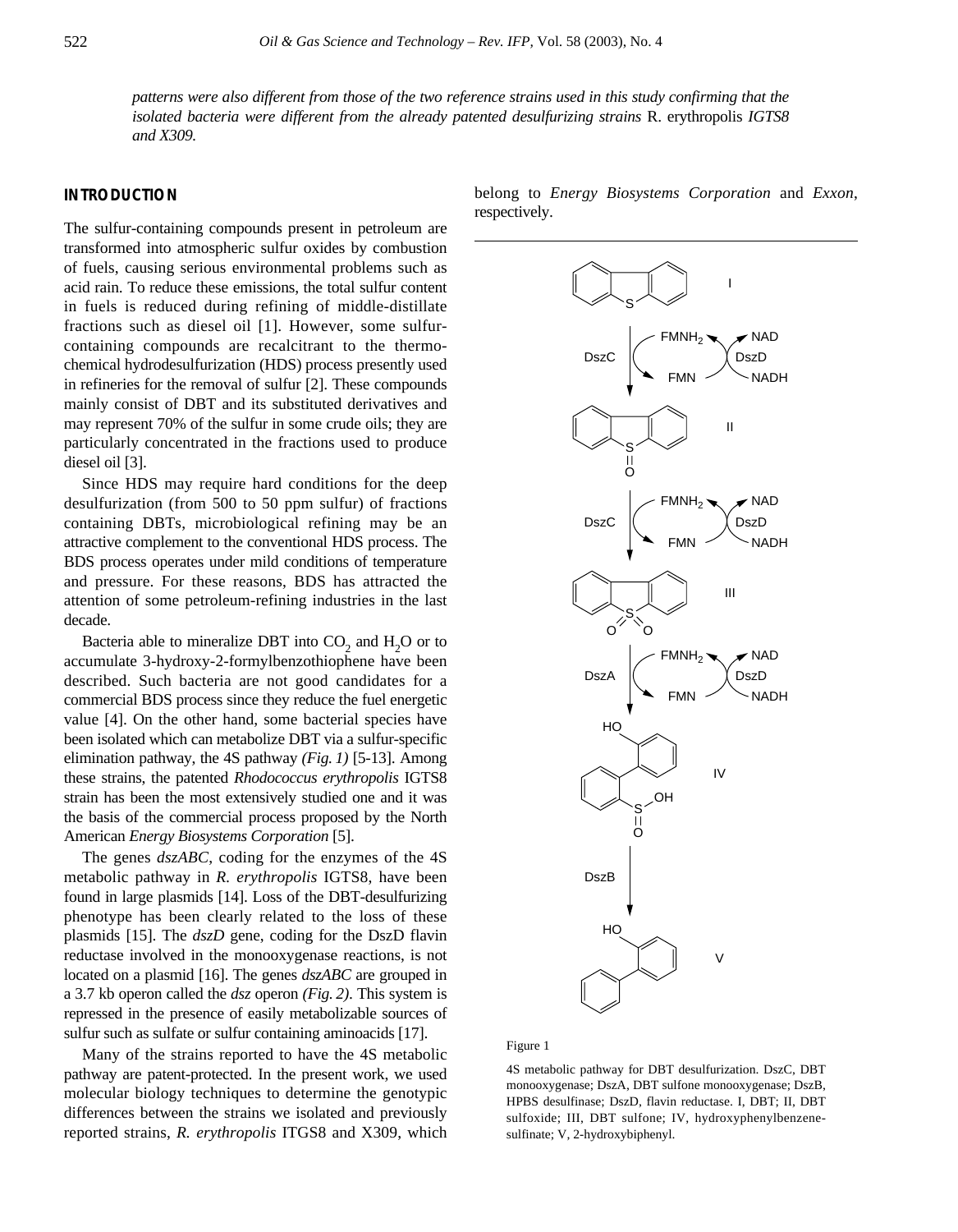

# **1 MATERIALS AND METHODS**

#### **1.1 Isolation and Identification of Strains**

The DBT-desulfurizing bacteria used in this study were isolated from hydrocarbon-contaminated soils from different Mexican oil refineries. The following strains were used for comparison: *R. erythropolis* IGTS8 (ATCC 53968) and *R. erythropolis* X309 (ATCC 55309). A minimal salt medium (MSM) was used for the isolation and cultivation of DBTdesulfurizing strains [18]. DBT and 4,6-dimethylDBT (4,6- DMDBT) were dissolved in hexane (50 mM) and added to the sterilized MSM. For solid media preparation, MSM agar plates were coated with 1 ml of DBT solution for a final 2 mM concentration. Cultures were incubated on a rotary shaker at 180 rpm at 30°C. Initial enrichment cultures were prepared by adding soil samples to MSM supplemented with 14 mM dimethylsulfoxide. Dimethylsulfoxide was used in the initial steps of the enrichment procedure since it is more easily metabolized than DBT and can also induce the DBT sulfur-oxidative desulfurization genes. Colonies of DBTdegrading bacteria were then obtained by plating the enrichment cultures on DBT-coated MSM agar plates. Preliminary characterization of bacterial strains was made by macroscopic observation, microscopy and gram staining. Both strands of the first 523 bases of the 16S rRNA gene were sequenced by *Midi Labs* (Newark, DEL, United States) after PCR using primers that anneal at the positions beginning at base pair 8, 5P-AGAGTTTGATCITGGCTCAG-3P, and 536, 5P-GTATTACCGCGGCTGCTGGCAC-3P, in the 16S rDNA gene of *E. coli*.

# **1.2 RAPD Analysis and PCR Amplification of the** *dsz* **Operon and the** *dszC* **Gene**

Genomic DNA was isolated from 15 ml of a suspension of cells cultivated in MSM supplemented with 1.5 mM DBT (and harvested during the stationary phase) by using a cetyl trimethylammonium bromide method [19]. Bacteria were incubated at 37°C for 1 h with 375 U of mutanolysin before adding lysozyme to improve cell lysis [20]. RAPD-PCRs were performed using ready-to-go RAPD analysis beads and primers 1, 2 and 6 (*Amersham Pharmacia Biotech*, Piscataway, NJ, United States). The PCR primers for the amplification of the desulfurization genes were designed using DNA sequences from strain IGTS8 (GenBank accession number U08850). PCR primers for the *dszC* gene amplification were *dszC1*, 5P-CGCGAATTCATGACACTGTCACCTGAAAAGCAGC-3P (*dszC* start codon is underlined), and *dszC3*, 5P-CCCAAGCTTCTCAGATCCTCAGGAGGTGAA-GCCGGG-3P (*dszC* stop codon is underlined). For the *dsz* operon, primers *dszA2*, 5P-CGCGAATTCAGGACGCA-TACGCGATGACTCAACAAC-3P (*dszA* start codon is underlined), and *dszC3* were used. Amplification was performed with the Taq polymerase *(Amersham Pharmacia Biotech)* according to the manufacturer's recommendations. The PCR conditions were as follows:

- one cycle of 1 min at  $95^{\circ}$ C;
- 30 cycles consisting of 1 min at  $95^{\circ}$ C, 1 min at  $60^{\circ}$ C and 1.5 (for *dszC*) or 4 min (for *dsz*) at 72°C;
- and a final cycle of 10 min at 72°C.

## **1.3 Analytical Methods**

DBT, 4,6-DMDBT and their metabolites were analyzed by high-performance liquid chromatography (HPLC) using a *Hewlett-Packard* (model HP1100) system, with a SRP-18 Waters column. Elution was performed with an 80/20 (v/v) acetonitrile/water mobile phase at 1 ml·min–1 and detection was carried out with a UV detector at 225 nm. For HPLC analysis, cultures were extracted with equal volumes of acetonitrile. DBT and 4, 6-DMDBT metabolites were also analyzed by gas chromatography-mass spectrometry (GC-MS) using a *Hewlett-Packard* (model 6890) chromatograph coupled to a mass spectrometer (model 5973). The gas chromatograph was equipped with a HP capillary column HP-5% phenyl methyl siloxane (30 m  $\times$  250 µm  $\times$  0.25 µm). The oven temperature was programmed from 100°C to 270 $\rm ^{\circ}C$  with an increasing rate of 7 $\rm ^{\circ}C$  min<sup>-1</sup>. For GC-MS analysis, culture media were acidified to pH 2 with HCl and extracted with toluene. Extracts were dried over anhydrous  $Na<sub>2</sub>SO<sub>4</sub>$  and concentrated by evaporation. Total sulfur content was determined in culture supernatants by X-ray fluorescence with a *Horiba* sulfur analyzer (model SLFA-1100H).

# **2 RESULTS AND DISCUSSION**

Four aerobic desulfurizing bacterial strains, able to grow using DBT as the sole source of sulfur were isolated. The culture of these bacteria in MSM supplemented with DBT or 4,6-DMDBT produced 2-hydroxybiphenyl and 2-hydroxy-3,3'-dimethyl biphenyl respectively, which are the products expected from the 4S metabolic pathway (data not shown here). These strains were named S02, S06, S24 and A17. It should be pointed out that 4,6-DMDBT is one of the most difficult DBT derivative to be removed by HDS.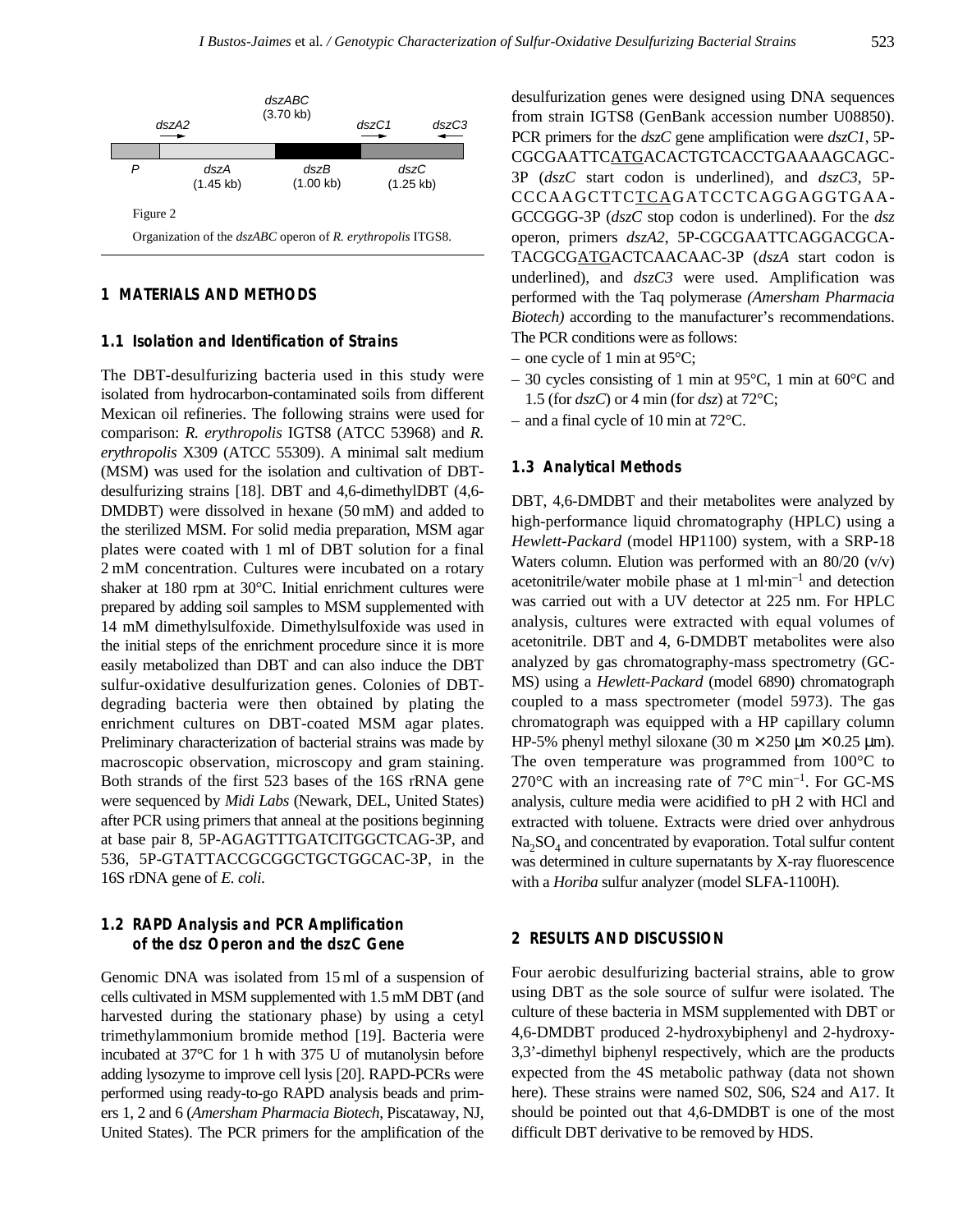The strains were identified by partial 16S rDNA sequence analyses. The alignment of these 16S rDNA partial sequences indicated a very close relation of the isolated strains with the *Rhodococcus* genus *(Table 1)*. 16S rDNA sequences of the four isolates were identical and a 99.8% identity was found with *R. globerulus*. The sole difference between these strains and *R. globerulus* was found at position 400 where there was a T instead of a C. Complete sequencing of the 16S rDNA genes of these strains should be performed in order to confirm these data.

TABLE 1

Identification of the isolated strains by 16S rDNA gene sequence analysis

| Genetic<br>differences $(\% )$ | Size of the<br>DNA sequence (bp) | <b>Microorganism</b>     |
|--------------------------------|----------------------------------|--------------------------|
| $_{0}$                         | 500                              | S02, S06, S24 and A17    |
| 0.2                            | 500                              | Rhodococcus globerulus   |
| 1.6                            | 500                              | Rhodococcus erythropolis |
| 2.8                            | 500                              | Rhodococcus opacus       |
| 3                              | 500                              | Rhodococcus fascians     |
|                                | 502                              | Rhodococcus equi         |

It is also important to differentiate the strains among them and from the control strains. Many techniques have been described that allow differentiating bacterial strains according to their genotypic diversity. The method used was RAPD which allows the identification of small differences between similar genomes, *i.e.* at the genus, species or strain levels [21, 22]. RAPD analysis uses a single short oligonucleotide primer of arbitrary sequence in a low stringency PCR reaction. This method does not require previous knowledge of any DNA sequences and it also has a high resolving power to detect genetic differences between bacteria. The RAPD patterns generated for the isolated strains as well as the controls are shown in Figure 3. The differences between the control strains IGTS8 and X309 are quite clear since easily distinguishable patterns were obtained *(Fig. 3, lanes 2 and 7)*. Strains S02, S06, S24 and A17 displayed four distinct patterns, which are quite different from the controls *(Fig. 3, lanes 3 to 6)*. The differences between strains S02 and S24 on the one hand and S06 and A17 on the other hand are not very conspicuous. However, slight differences appeared between S02 and S24: the 1.4 kb band has a different intensity in the two strains and a 0.6 kb band is present in S02 only *(Fig. 3, lanes 3 and 5)*. In the case of S06 and A17, a faint 1.1 kb band is present in A17 and absent in S06 *(Fig. 3, lanes 4 and 6)*. These results suggested that the four isolated strains were genetically different. However, this analysis did not allow to infer differences in the genes associated to DBT desulfurization.



The presence of identical  $dszABC$  genes in the S02, S06, S24 and A17 strains was investigated using a PCR-based analysis. PCR amplification of the *dszABC* operon *(Fig. 4a)* and the *dszC* gene *(Fig. 4b)* showed that:

- the *dsz* genes of the isolated strains could be amplified using primers designed from the control strains;
- the amplicons had the expected size. In addition, the amplicons of the genes amplified from the strains S02, S06, S24, A17 and those of the controls had the same molecular weight and thus probably the same structural organization, *dszA-dszB-dszC*.

Moreover, some restriction endonucleases were used to digest the *dszABC* PCR products and the generated restriction patterns were identical for all strains (data not shown here). These data showed that identical *dszABC* genes were present in the four strains isolated here and in the control strains IGTS8 and X309.

The importance of the genetic differences between *Rhodococci* not only arises from patent issues; it is also important to infer the different desulfurizing properties and morphological aspects of different desulfurizing strains. Even though many strains have identical *dszABC* genes, they present clear phenotypic differences that could explain the differences of their behavior in terms of BDS activity and solvent tolerance for example. These differences may be critical for the success or the failure of a BDS process. The differences in desulfurizing behavior may be related to differences in cell surface hydrophobicity, mass transport through the cell walls and membranes as well as distinct carbon fluxes and metabolic regulations inside the cell.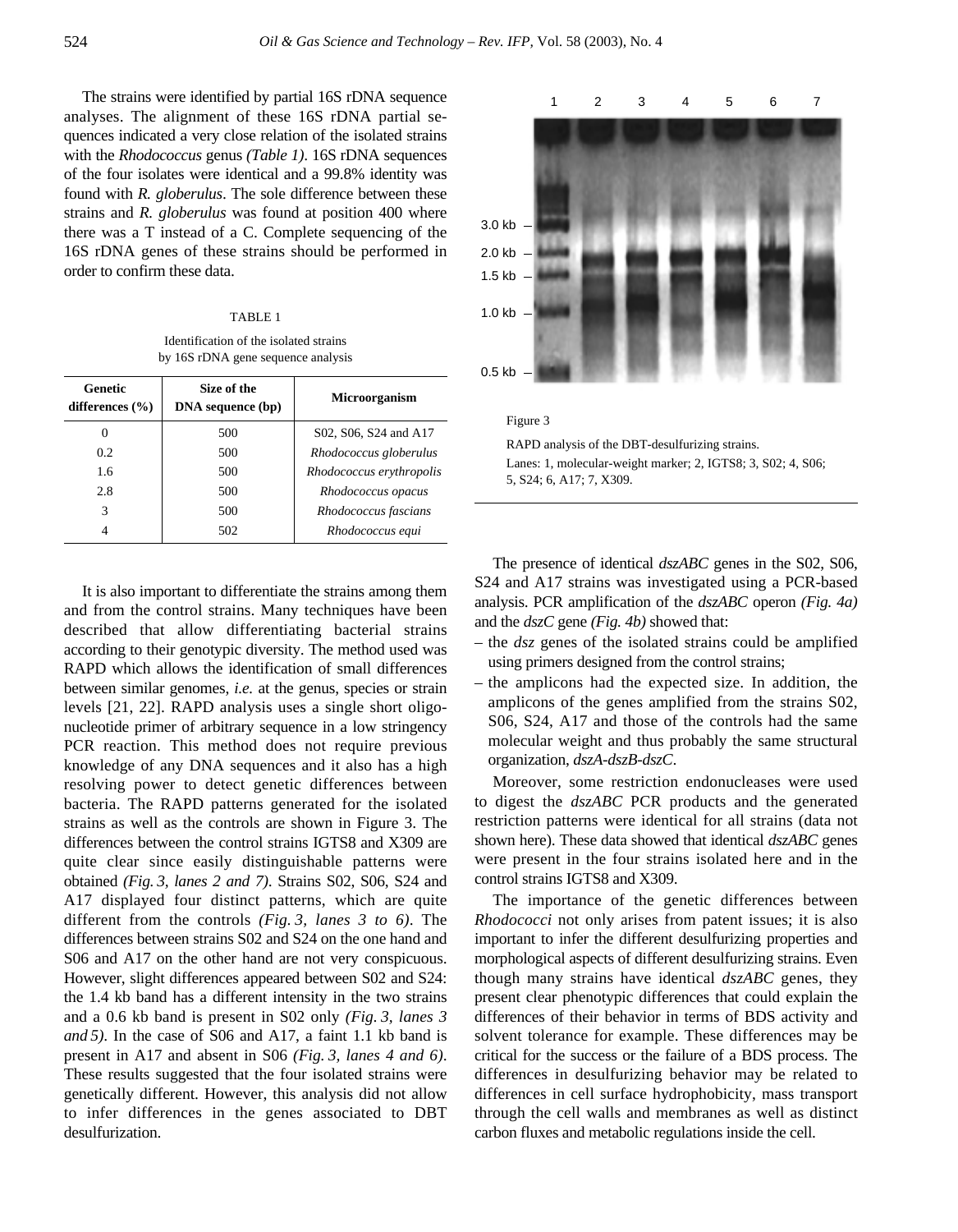

PCR amplification of the *dszABC* operon (a) and the *dszC* gene (b). Lanes: 1, molecular weight marker; 2, IGTS8; 3, S02; 4, S06; 5, S24; 6, A17; 7, X309.

## **CONCLUSION**

Four sulfur-oxidative bacterial strains were isolated from Mexican refineries. These strains were identified as members of the genus *Rhodococcus* and showed genetic differences with the previously reported *R. erythropolis* IGTS8 and X309 desulfurizing strains. Nevertheless, the *dszABC* operon of the bacteria isolated in this work seems to have the same structural organization as that of the control strains. Further studies on the genetic differences between these strains may explain the differences observed in their desulfurizing properties.

### **REFERENCES**

- 1 Monticello, D.J. (1998) Riding the Fossil Fuel Bio-Desulfurization Wave. *Chemtech*, **28**, 38-45.
- 2 Kabe, T., Akamatsu, K., Ishihara, A., Otsuki, S., Godo, M., Zhang, Q. and Qian, W. (1997) Deep Hydrodesulfurization of Light Gas Oil. 1. Kinetics and Mechanisms of Dibenzothiophene Hydrodesulfurization. *Ind. Eng. Chem. Res.*, **36**, 5146-5152.
- 3 Monticello, D.J. and Finnerty, W.R. (1985) Microbial Desulfurization of Fossil Fuels. *Annu. Rev. Microbiol.*, **39**, 371-389.
- 4 Ohshiro, T. and Izumi, Y. (1999) Microbial Desulfurization of Organic Sulfur Compounds in Petroleum. *Biosc. Biotechnol. Biochem.*, **63**, 1, 1-9.
- 5 Kilbane, J.J. (1992) Mutant Microorganisms Useful for Cleavage of Organic C-S Bonds. *US Patent* 5104801.
- 6 Izumi, Y. Ohshiro, T., Ogino, H., Hine, Y. and Shimao, M. (1994) Selective Desulphurization of Dibenzothiophene by *Rhodococcus erythropolis* D-1. *Appl. Environ. Microbiol.*, **60**, 223-226.
- 7 Lee, M.K., Senius, J.D. and Grossman, M.J. (1995) Sulfur-Specific Microbial Desulfurization of Sterically Hindered

Analogs of Dibenzothiophene. *Appl. Environ. Microbiol.*, **61**, 4362-4366.

- 08 Ohshiro, T., Hirata, T., Hashimoto, I. and Izumi, Y. (1996) Characterization of Dibenzothiophene Desulfurization Reaction by Whole Cells of *Rhodococcus* H-2 in the Presence of Hydrocarbon. *J. Ferment. Bioeng.*, **82**, 610-612.
- 09 Konishi, J., Ishii, Y., Onaka, T., Okumura, K. and Suzuki, M. (1997) Thermophilic Carbon-Sulfur-Bond-Targeted Biodesulfurization. *Appl. Environ. Microbiol.*, **63**, 3164-3169.
- 10 Rhee, S.K., Chang, J.H., Chang, Y.K. and Chang, H.N. (1998) Desulphurization of Dibenzothiophene and Diesel Oils by a Newly Isolated *Gordona* Strain, CYKS1. *Appl. Environ. Microbiol.*, **64**, 2327-2331.
- 11 Chang, J.H., Rhee, S.K., Chang, Y.K. and Chang, H.N. (1998) Desulfurization of Diesel Oils by a Newly Isolated Dibenzothiophene-Degrading *Nocardia* sp. Strain CYKS2. *Biotechnol. Prog.*, **14**, 851-855.
- 12 Darzins, A. and Mrachko, G.T. (2000) *Sphingomonas* Biodesulfurization Catalyst. *US Patent No. 6133016*.
- 13 Kirimura, K., Furuya, T., Nishii, Y., Ishii, Y., Kino, K. and Usami, S. (2001) Biodesulfurization of Dibenzothiophene and its Derivatives Through the Selective Cleavage of Carbon-Sulfur Bonds by a Moderately Thermophilic Bacterium *Bacillus subtilis* WU-S2B. *J. Biosc. Bioeng.*, **91**, 262-266.
- 14 Denis-Larose, C., Labbé, D., Bergeron, H., Jones, A.M., Greer, C.W., Al-Hawari, J., Grossman, M.J., Sankey, B.M. and Lau, P.C.K. (1997) Conservation of Plasmid-Encoded Dibenzothiophene Desulfurization Genes in Several *Rhodococci*. *Appl. Environ. Microbiol.*, **63**, 2915-2919.
- 15 Denome, S.A.E., Olson, E.S. and Young, K.D. (1993) Identification and Cloning of Genes Involved in Specific Desulfurization of Dibenzothiophene by *Rhodococcus* sp. Strain IGTS8. *Appl. Environ. Microbiol.*, **59**, 2837-2843.
- 16 Oldfield, C., Wood, N.T., Gilbert, S.C., Murray, F.D. and Faure, F.R. (1998) Desulphurization of Benzothiophene and Dibenzothiophene by Actinomycete Organisms Belonging to the Genus *Rhodococcus*, and Related Taxa. *Antonie van Leuwenhoek*, **74**, 119-132.